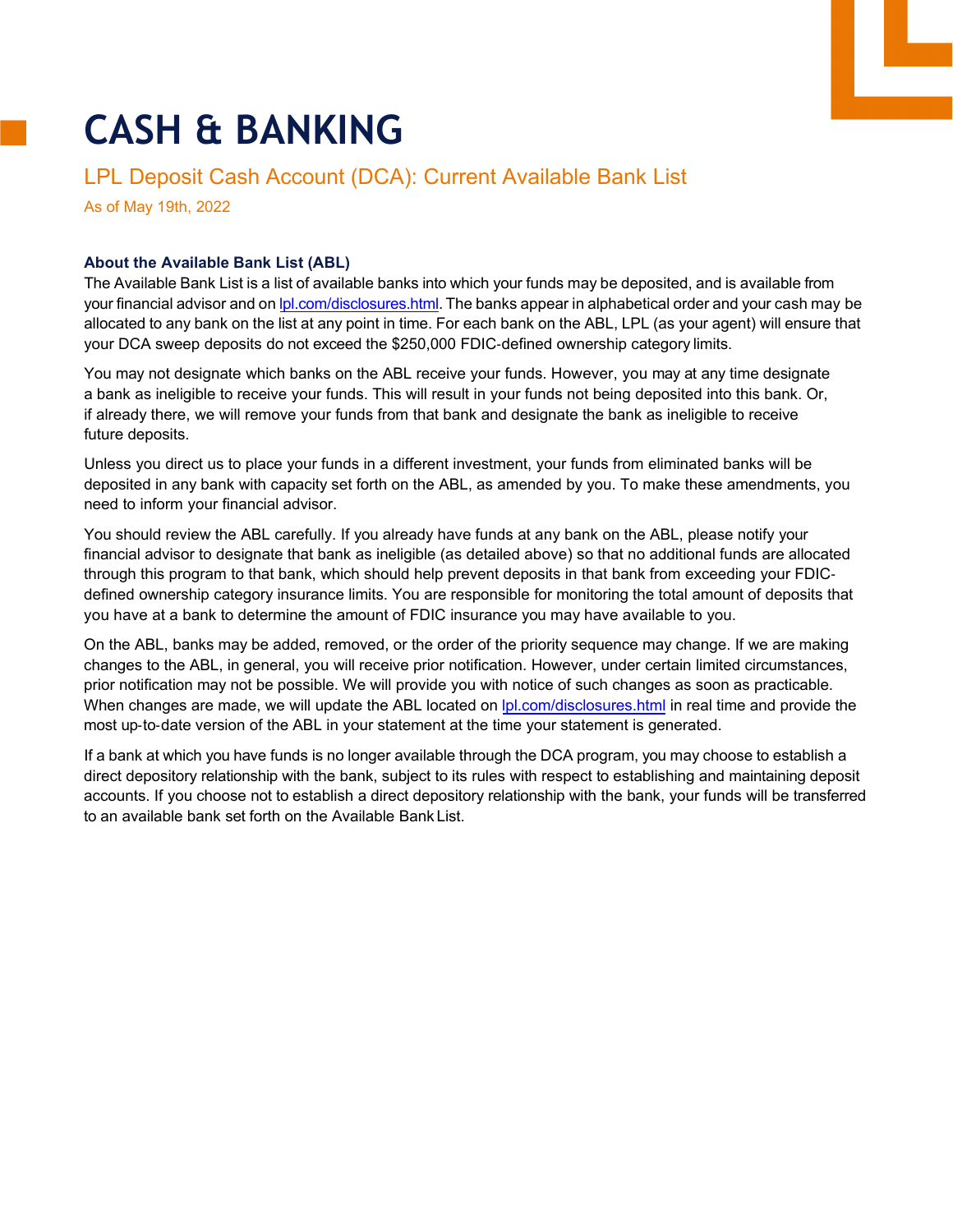## **LPL DCA ABL: Alphabetical order**

| <b>AXOS Bank</b>                   | Lake Forest Bank & Trust Co.         |  |
|------------------------------------|--------------------------------------|--|
| Bank OZK                           | Libertyville Bank & Trust Co., N.A.  |  |
| Barrington Bank & Trust            | Luana Savings Bank                   |  |
| <b>Beal Bank SSB</b>               | <b>Metro City Bank</b>               |  |
| Bank OZK                           | Northbrook Bank & Trust Co., N.A.    |  |
| <b>Beal Bank USA</b>               | Old Plank Trail Community Bank, N.A. |  |
| Beverly Bank & Trust Co., N.A.     | Sallie Mae Bank                      |  |
| <b>Centennial Bank</b>             | Schaumburg Bank & Trust Co., N.A.    |  |
| Citibank, N.A.                     | St. Charles Bank & Trust Co.         |  |
| Citizens Bank N.A.                 | State Bank of the Lakes, N.A.        |  |
| <b>Comenity Bank</b>               | Third Coast Bank, SSB                |  |
| <b>Comenity Capital Bank</b>       | Town Bank, N.A.                      |  |
| Crystal Lake Bank & Trust Co. N.A. | US Bank N.A.                         |  |
| <b>Flushing Bank</b>               | Village Bank & Trust, N.A.           |  |
| Forbright Bank                     | Wex Bank                             |  |
| Hinsdale Bank & Trust Company      | Wheaton Bank & Trust, N.A.           |  |
| HSBC Bank USA, N.A.                | Wintrust Bank, N.A.                  |  |
| JPMorgan Chase Bank                |                                      |  |